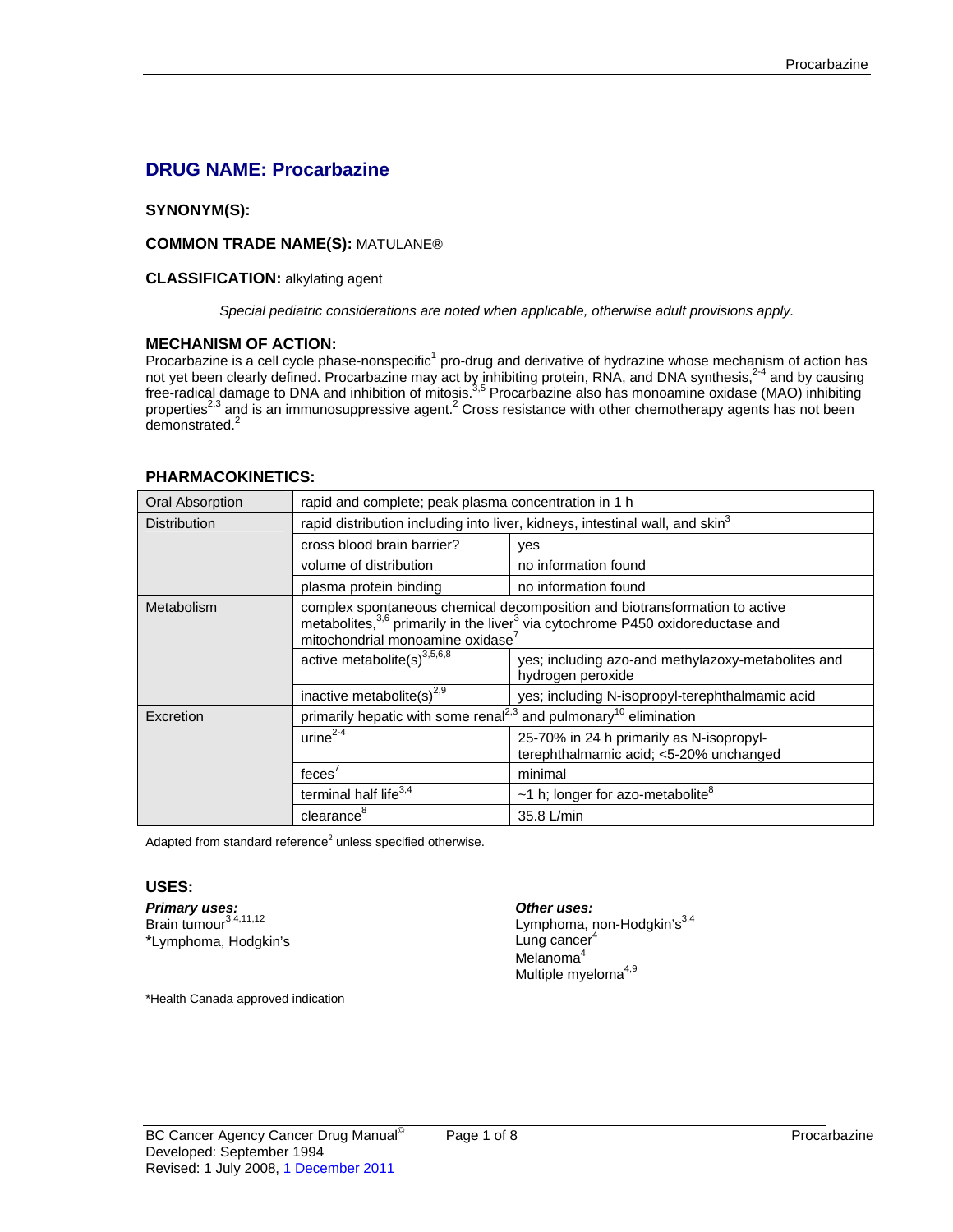### **SPECIAL PRECAUTIONS:**

#### *Contraindications:*

- history of hypersensitivity reaction to procarbazine or other components of the product<sup>2</sup>
- inadequate marrow reserve as demonstrated by bone marrow aspiration; consideration of this should be given to each patient who has leukopenia, thrombocytopenia, or anemia<sup>2</sup>

#### *Caution:*

- to minimize **CNS depression** barbiturates, antihistamines, opiod analgesicss, hypotensive agents, phenothiazines, MAO inhibitors, or catechol-O-methyltransferase inhibitors should be used with caution<sup>13</sup>
- $\bullet$  **alcohol** should not be consumed with procarbazine as a disulfiram-like reaction may occur<sup>2</sup> (5-30%)  $incidence)^{1,14}$
- as procarbazine exhibits some **MAO inhibitory activity**, sympathomimetic drugs (including those in nose drops and cold preparations like pseudoephedrine<sup>3</sup>), local anesthetics<sup>3</sup>, tricyclic antidepressants (e.g. amitriptyline, imipramine), and other drugs, dietary supplements (e.g., ginseng) and foods known to react with MAO inhibitors due to high-tyramine content or other physiologic properties should be avoided13; see handout **For the Patient: Procarbazine** for further details
- in patients with prexisiting **renal, hepatic, and bone marrow impairment**, severe toxicity may occur<sup>3</sup>; assess hepatic and renal function prior to therapy<sup>2</sup>

#### **Discontinue treatment** if any of the following occur<sup>2</sup>:

- central nervous system signs or symptoms such as paresthesias, neuropathies, or confusion
- leukopenia (white blood count <4 x  $10^9$ /L)
- thrombocytopenia (platelets count <100 X 10 $^9$ /L)
- hypersensitivity reaction
- stomatitis; including the first small ulceration or persistent spot soreness around the oral cavity
- diarrhea
- hemorrhage or bleeding tendencies

Treatment may be resumed when side effects have resolved; dosage adjustment is recommended.<sup>2</sup>

*If radiation or chemotherapy* known to have marrow-depressant activity have been used, an interval of one month or longer is recommended by the manufacturer before starting treatment with procarbazine; the length of this interval may also be determined by evidence of bone marrow recovery based on successive bone marrow studies.<sup>2</sup>

Carcinogenicity: Procarbazine is carcinogenic.<sup>2</sup> Instances of new nonlymphoid malignancy, including lung cancer and acute myelocytic leukemia, have been reported with procarbazine in combination with other chemotherapy and/or radiation. The risk of secondary lung cancer from procarbazine appears to be multiplied by tobacco use.

*Mutagenicity:* Mutagenic in bacterial and mammalian test systems.<sup>2,3</sup>

Fertility: Procarbazine may cause acute ovarian failure, acute amenorrhea, and menopause.<sup>2</sup> Azoospermia and sterility have occurred in combination with other chemotherapeutic agents; the extent of procarbazine involvement in male germ-cell damage is unknown.<sup>2</sup>

Pregnancy: FDA Pregnancy Category D.<sup>4</sup> There is positive evidence of human fetal risk, but the benefits from use in pregnant women may be acceptable despite the risk (e.g., if the drug is needed in a life-threatening situation or for a serious disease for which safer drugs cannot be used or are ineffective).

**Breastfeeding** is not recommended due to the potential secretion into breast milk.<sup>2</sup>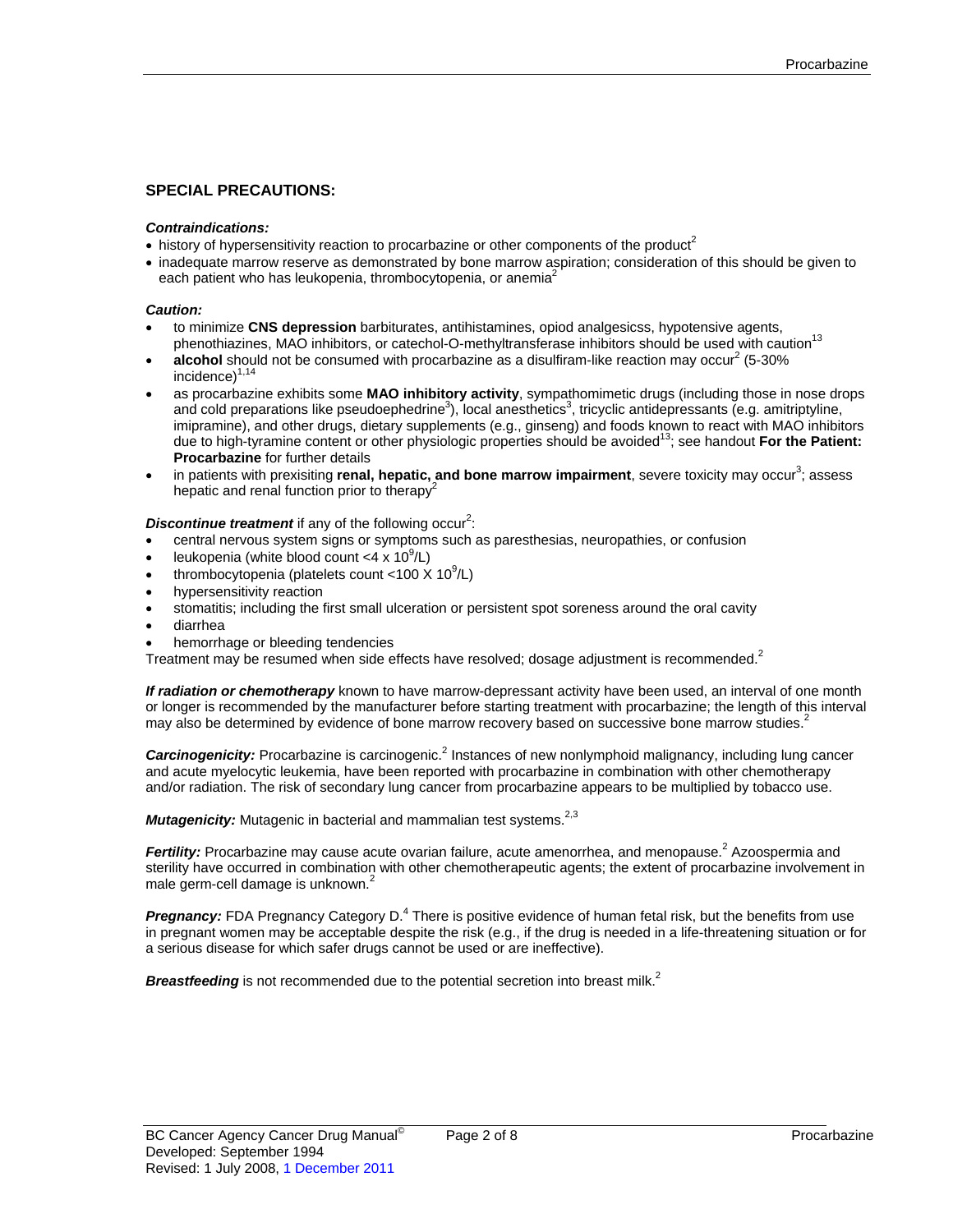# **SIDE EFFECTS:**

The table includes adverse events that presented during drug treatment but may not necessarily have a causal relationship with the drug. Because clinical trials are conducted under very specific conditions, the adverse event rates observed may not reflect the rates observed in clinical practice. Adverse events are generally included if they were reported in more than 1% of patients in the product monograph or pivotal trials, and/or determined to be clinically important.<sup>15</sup>

| <b>ORGAN SITE</b>                         | <b>SIDE EFFECT</b>                                                                                                                                               |  |  |
|-------------------------------------------|------------------------------------------------------------------------------------------------------------------------------------------------------------------|--|--|
|                                           | Clinically important side effects are in <b>bold, italics</b>                                                                                                    |  |  |
| allergy/immunology                        | allergic reactions; including rash                                                                                                                               |  |  |
| auditory/hearing                          | hearing loss                                                                                                                                                     |  |  |
| blood/bone marrow/<br>febrile neutropenia | anemia; hemolytic anemia; hemolysis; anisocytosis <sup>3</sup> ; poikilocytosis <sup>3</sup> ; Heinz-Ehrlich<br>inclusion bodies in erythrocytes                 |  |  |
|                                           | bone marrow suppression; typically occurs 2-8 weeks after the start of treatment;<br>nadir 3-4 weeks with recovery by 4-6 weeks <sup>5,9,10</sup> ; pancytopenia |  |  |
|                                           | leukopenia; eosinophilia; lymphocytosis                                                                                                                          |  |  |
|                                           | thrombocytopenia                                                                                                                                                 |  |  |
| cardiovascular<br>(arrhythmia)            | tachycardia                                                                                                                                                      |  |  |
| cardiovascular (general)                  | angina                                                                                                                                                           |  |  |
|                                           | cardiotoxicity                                                                                                                                                   |  |  |
|                                           | hypertension; secondary to MAO inhibition <sup>9</sup>                                                                                                           |  |  |
|                                           | hypotension                                                                                                                                                      |  |  |
|                                           | pericarditis                                                                                                                                                     |  |  |
| constitutional symptoms                   | chills                                                                                                                                                           |  |  |
|                                           | diaphoresis                                                                                                                                                      |  |  |
|                                           | fatigue                                                                                                                                                          |  |  |
|                                           | fever                                                                                                                                                            |  |  |
|                                           | insomnia                                                                                                                                                         |  |  |
| dermatology/skin                          | alopecia                                                                                                                                                         |  |  |
|                                           | dermatitis                                                                                                                                                       |  |  |
|                                           | flushing                                                                                                                                                         |  |  |
|                                           | hyperpigmentation                                                                                                                                                |  |  |
|                                           | photosensitivity                                                                                                                                                 |  |  |
|                                           | pruritus                                                                                                                                                         |  |  |
|                                           | rash (>10%) <sup>15</sup> ; delayed hypersensitivity, <sup>15</sup> typically occurs with the second cycle <sup>15</sup>                                         |  |  |
|                                           | toxic epidermal necrolysis                                                                                                                                       |  |  |
|                                           | urticaria                                                                                                                                                        |  |  |
| gastrointestinal                          | emetogenic potential: high-moderate <sup>16</sup> ; dose-dependent <sup>15,17</sup> ;                                                                            |  |  |
|                                           | at doses of 100 mg/m <sup>2</sup> emetogenic potential: low to moderate <sup>15,17</sup>                                                                         |  |  |
|                                           | anorexia                                                                                                                                                         |  |  |
|                                           | ascites                                                                                                                                                          |  |  |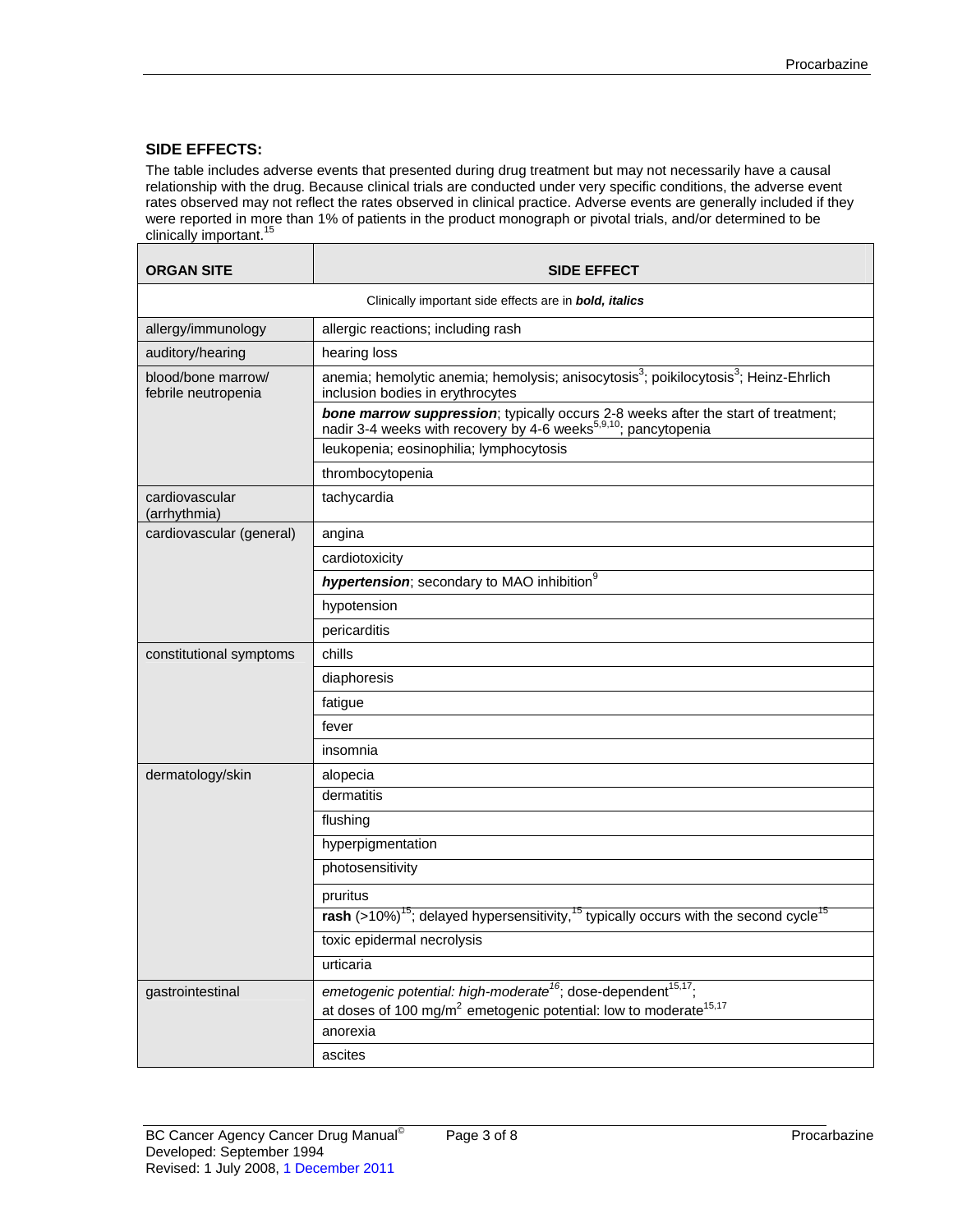| <b>ORGAN SITE</b>                                                     | <b>SIDE EFFECT</b>                                                                                                                                                                                                                                                                                                                                    |  |
|-----------------------------------------------------------------------|-------------------------------------------------------------------------------------------------------------------------------------------------------------------------------------------------------------------------------------------------------------------------------------------------------------------------------------------------------|--|
| Clinically important side effects are in <b>bold</b> , <i>italics</i> |                                                                                                                                                                                                                                                                                                                                                       |  |
|                                                                       | constipation                                                                                                                                                                                                                                                                                                                                          |  |
|                                                                       | diarrhea                                                                                                                                                                                                                                                                                                                                              |  |
|                                                                       | dysphagia                                                                                                                                                                                                                                                                                                                                             |  |
|                                                                       | <b>nausea and vomiting (&lt; 90%)<sup>4,15,17,18</sup></b> , may be severe <sup>3</sup> ; may be minimized by<br>increasing the dose over several days <sup>4</sup> ; tolerance may commonly occur within a few<br>days <sup>1,9,10,15</sup>                                                                                                          |  |
|                                                                       | stomatitis                                                                                                                                                                                                                                                                                                                                            |  |
|                                                                       | xerostomia                                                                                                                                                                                                                                                                                                                                            |  |
| hemorrhage                                                            | bleeding tendancies: epistaxis, hematemesis, hematuria, hemoptysis, melena,<br>petechiae, purpura, retinal hemorrhage                                                                                                                                                                                                                                 |  |
| hepatobiliary/pancreas                                                | hepatic dysfunction                                                                                                                                                                                                                                                                                                                                   |  |
|                                                                       | pancreatitis                                                                                                                                                                                                                                                                                                                                          |  |
| infection                                                             | immunosuppression; infection including pneumonia, herpes, infection                                                                                                                                                                                                                                                                                   |  |
| lymphatics                                                            | edema                                                                                                                                                                                                                                                                                                                                                 |  |
| musculoskeletal                                                       | weakness                                                                                                                                                                                                                                                                                                                                              |  |
|                                                                       | osteonecrosis                                                                                                                                                                                                                                                                                                                                         |  |
| neurology                                                             | neurological toxicity; related to MAO inhibition; including: ataxia, coma, convulsions,<br>neuropathy, paresthesia, nystagmus, diminished reflexes, syncope, tremors, dizziness,<br>drowsiness, unsteadiness, fainting, hallucinations, depression, nervousness,<br>apprehension, disorientation, <sup>3</sup> confusion, nightmares, slurred speech; |  |
|                                                                       | nightmares, nervousness, and hallucinations (<30%) <sup>9</sup>                                                                                                                                                                                                                                                                                       |  |
| ocular/visual                                                         | diplopia                                                                                                                                                                                                                                                                                                                                              |  |
|                                                                       | inability to focus                                                                                                                                                                                                                                                                                                                                    |  |
|                                                                       | papilledema                                                                                                                                                                                                                                                                                                                                           |  |
|                                                                       | photophobia                                                                                                                                                                                                                                                                                                                                           |  |
| pain                                                                  | abdominal pain                                                                                                                                                                                                                                                                                                                                        |  |
|                                                                       | headache                                                                                                                                                                                                                                                                                                                                              |  |
|                                                                       | myalgia and arthralgia                                                                                                                                                                                                                                                                                                                                |  |
| pulmonary                                                             | cough                                                                                                                                                                                                                                                                                                                                                 |  |
|                                                                       | hoarseness                                                                                                                                                                                                                                                                                                                                            |  |
|                                                                       | pulmonary toxicity $(<1\%)^4$ ; including pleural effusion and pneumonitis                                                                                                                                                                                                                                                                            |  |
| renal/genitourinary                                                   | nephritis                                                                                                                                                                                                                                                                                                                                             |  |
|                                                                       | urinary frequency; nocturia                                                                                                                                                                                                                                                                                                                           |  |
| secondary malignancy                                                  | secondary malignancies $\left($ <1-15%) <sup>4,15</sup> ; including lung cancer, acute myelocytic<br>leukemia, and malignant myelosclerosis; the risk of secondary lung cancer appears to<br>be increased by tobacco use; reported in combination with other chemotherapy and/or<br>radiation                                                         |  |
| sexual/reproductive                                                   | acute ovarian failure; acute amenorrhea; menopause                                                                                                                                                                                                                                                                                                    |  |
| function                                                              | azoospermia and sterility; reported in combination with other chemotherapeutic<br>agents                                                                                                                                                                                                                                                              |  |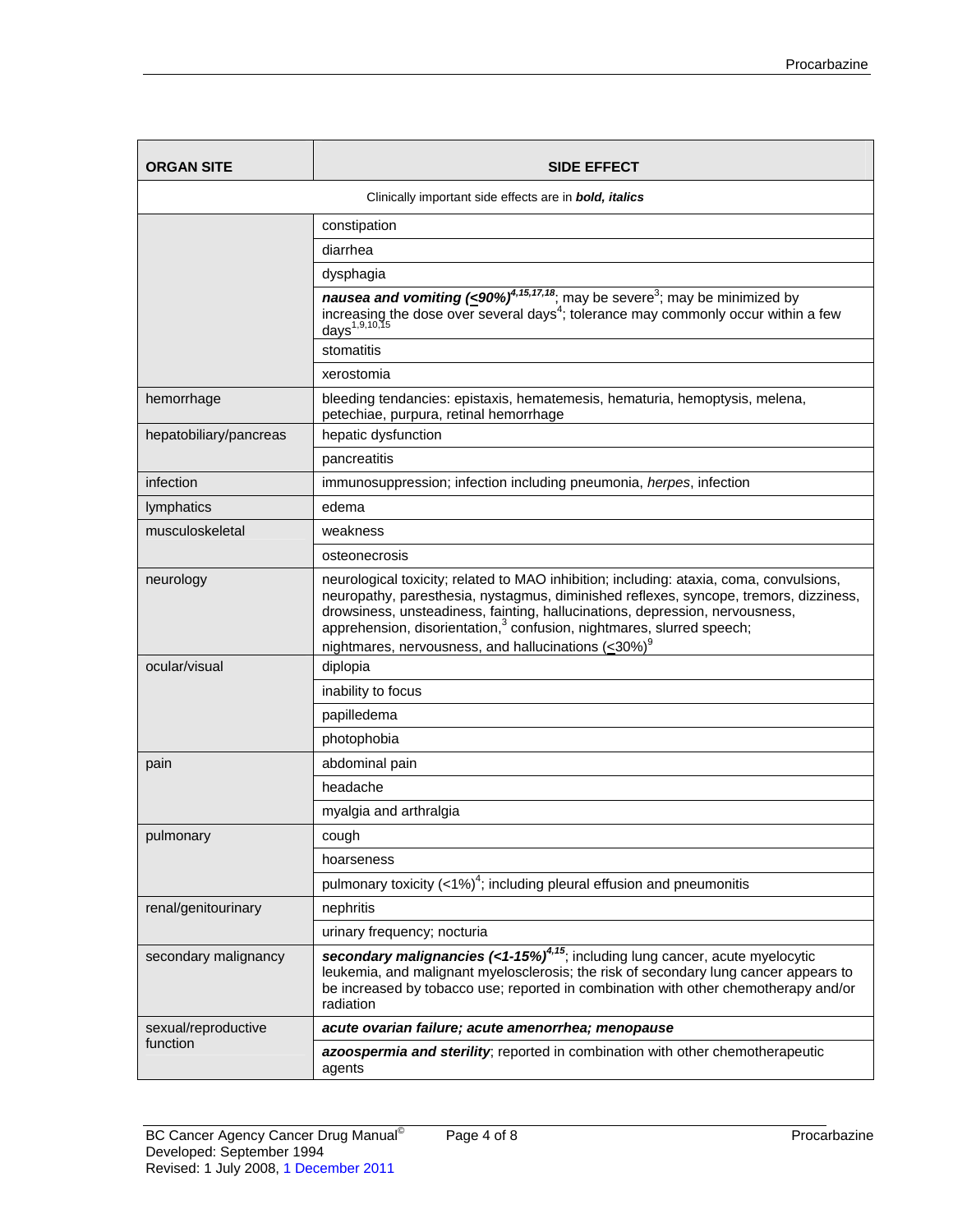| <b>ORGAN SITE</b>                                             | <b>SIDE EFFECT</b>                                            |  |
|---------------------------------------------------------------|---------------------------------------------------------------|--|
| Clinically important side effects are in <b>bold, italics</b> |                                                               |  |
|                                                               | gynecomastia; reported in prepubertal and early pubertal boys |  |
| syndromes                                                     | Raynaud-like syndrome                                         |  |
| vascular                                                      | thrombosis including pulmonary, deep vein, and mesenteric     |  |

Adapted from standard reference<sup>2</sup> unless specified otherwise.

Common side effects include dose-limiting severe leukopenia and thrombocytopenia.<sup>1</sup> Nausea and vomiting<sup>2,10</sup> and neurological effects such as headache, nervousness, and insomnia may also commonly occur. 6,7,10

## **INTERACTIONS:**

| <b>AGENT</b>                                                                                                                                                                                                                                                                 | <b>EFFECT</b>                                                                                                                                                                                                                                                                                     | <b>MECHANISM</b>                                                                                                                     | <b>MANAGEMENT</b>                                                                                                                                                                                                                                                                                                                                                |
|------------------------------------------------------------------------------------------------------------------------------------------------------------------------------------------------------------------------------------------------------------------------------|---------------------------------------------------------------------------------------------------------------------------------------------------------------------------------------------------------------------------------------------------------------------------------------------------|--------------------------------------------------------------------------------------------------------------------------------------|------------------------------------------------------------------------------------------------------------------------------------------------------------------------------------------------------------------------------------------------------------------------------------------------------------------------------------------------------------------|
| $alcohol^{13,14}$                                                                                                                                                                                                                                                            | rapid, minor, suspected,<br>disulfiram-like reaction;<br>facial flushing, headache;<br>$(5-30\%$ incidence <sup>1,14</sup> )                                                                                                                                                                      | unknown                                                                                                                              | avoid alcohol for the<br>duration of treatment $14,19$<br>and for 1 week after<br>stopping treatment <sup>19</sup>                                                                                                                                                                                                                                               |
| sympathomimetic drugs,<br>local anesthetics, tricyclic<br>antidepressants, and other<br>drugs, dietary<br>supplements (e.g.,<br>ginseng) and foods known<br>to react with MAO<br>inhibitors due to high-<br>tyramine content or other<br>physiologic properties<br>2,3,13,14 | headache, flushing,<br>palpitations, nausea and<br>vomiting, or<br>hypertension <sup>13</sup> ;<br>flushing has been reported<br>but clinically significant<br>increases in blood<br>pressure have not<br>occurred with the<br>consumption of high-<br>tyramine-containing<br>foods <sup>14</sup> | procarbazine is a weak<br>MAO inhibitor; theoretical<br>inhibition of tyramine<br>metabolism                                         | avoid concurrent use for<br>the duration of treatment<br>and for 1 week after<br>stopping treatment <sup>19</sup> ;<br>routine monitoring of blood<br>pressure; limited evidence<br>regarding the clinical<br>significance of consuming<br>tyramine-containing foods;<br>however, it is generally<br>advised to avoid<br>consumption of these<br>foods $^{2,14}$ |
| anticonvulsants that<br>induce CYP 3A (e.g.,<br>carbamazepine,<br>phenytoin,<br>phenobarbital) <sup>20</sup>                                                                                                                                                                 | induction of CYP 3A may<br>result in the production of<br>a reactive metabolite<br>responsible for<br>hypersensitivity reactions <sup>20</sup>                                                                                                                                                    | increased risk of<br>procarbazine<br>hypersensitivity                                                                                | monitoring for<br>hypersensitivity reactions<br>may be needed                                                                                                                                                                                                                                                                                                    |
| digoxin $13,21$                                                                                                                                                                                                                                                              | decreased effect of digoxin                                                                                                                                                                                                                                                                       | chemotherapy-induced<br>changes to intestinal<br>mucosa <sup>21</sup> may cause a<br>decrease in digoxin<br>absorption <sup>13</sup> | monitor for decreased<br>effect of digoxin; consider<br>monitoring digoxin levels,<br>adjust digoxin dose as<br>$needed^2$                                                                                                                                                                                                                                       |
| methotrexate <sup>14</sup>                                                                                                                                                                                                                                                   | delayed, major, possible,<br>increased methotrexate<br>nephrotoxicity                                                                                                                                                                                                                             | unknown                                                                                                                              | allow $\geq$ 72 h between the<br>final dose of procarbazine<br>and initiation of<br>methotrexate                                                                                                                                                                                                                                                                 |

Since procarbazine exhibits some MAO inhibitory activity, it may theoretically interact with drugs that are normally affected by MAOI, including insulin and sulphonylureas (increased hypoglycemic response),<sup>13,22,23</sup> carbamazepine (hypertensive urgency, hyperpyrexia, seizures)<sup>14</sup> and levodopa (hypertension).<sup>24</sup> Careful monitoring may be needed if concurrent use cannot be avoided.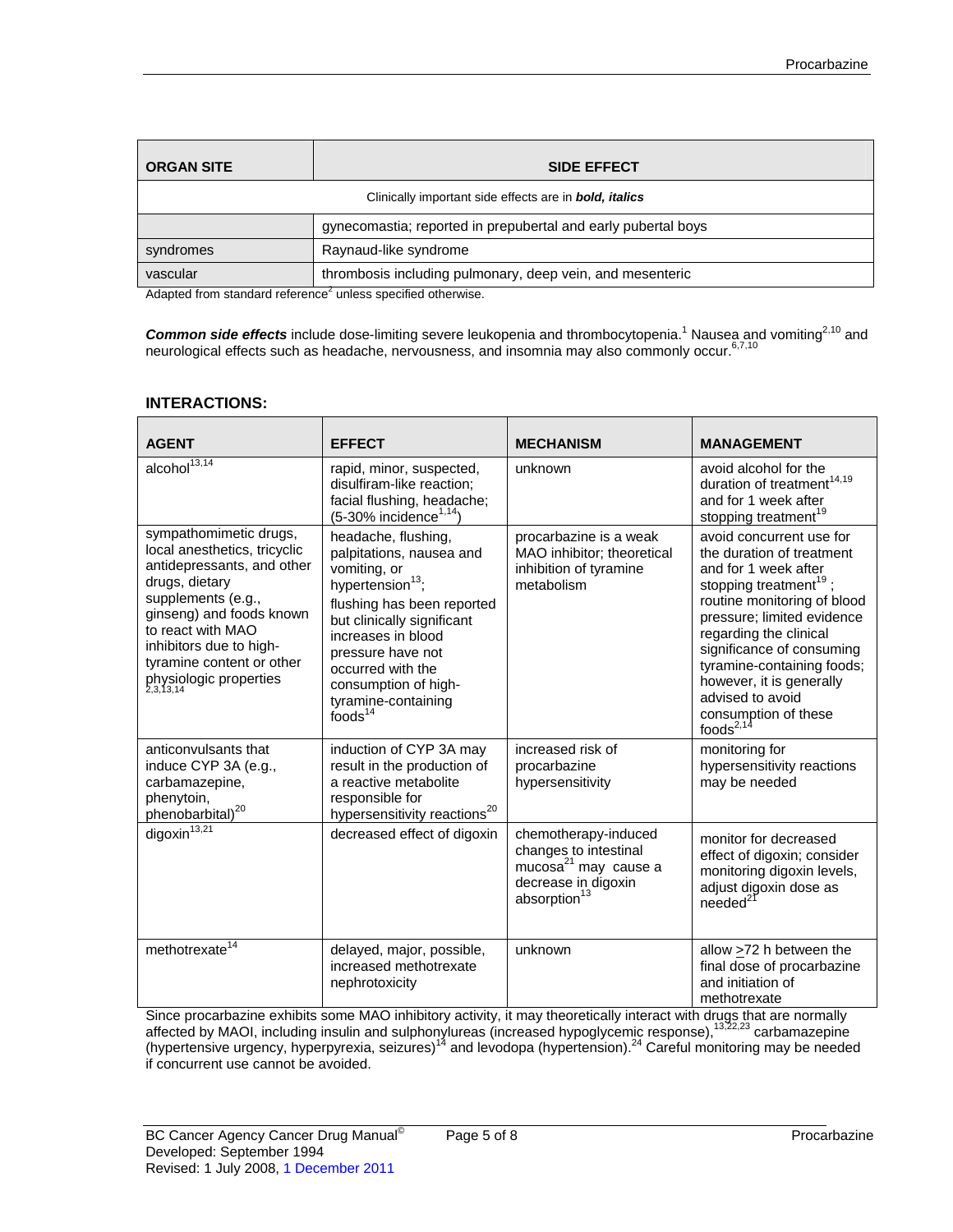# **SUPPLY AND STORAGE:**

*Tablets:* sigma-tau Pharmaceuticals Inc. supplies procarbazine as a 50 mg capsule. Store at room temperature and protect from light.<sup>2</sup>

# **DOSAGE GUIDELINES:**

Refer to protocol by which patient is being treated. Numerous dosing schedules exist and depend on disease, response, and concomitant therapy. Guidelines for dosing also include consideration of absolute neutrophil count (ANC). Dosage may be reduced, delayed or discontinued in patients with bone marrow depression due to cytotoxic/radiation therapy or with other toxicities.

#### *Adults***:**

|                             | Cycle Length:<br>4-6<br>weeks <sup>2,11,12,25,26</sup> .                                                                                                      | BCCA usual dose noted in bold, italics                                                                                                                                                                                                                                                                                                                                                                                                              |
|-----------------------------|---------------------------------------------------------------------------------------------------------------------------------------------------------------|-----------------------------------------------------------------------------------------------------------------------------------------------------------------------------------------------------------------------------------------------------------------------------------------------------------------------------------------------------------------------------------------------------------------------------------------------------|
| Oral:                       |                                                                                                                                                               | 100 mg/m <sup>2</sup> (range 60-100 mg/m <sup>2</sup> ) PO once daily for 14<br>consecutive days (range 7-14 days) starting on day 1 or 2<br>(total dose per cycle 1400 mg/m <sup>2</sup> [range 700-1400 mg/m <sup>2</sup> ])<br>round dose to the nearest 50 mg<br>dose may be given as a single daily dose or in 2-3<br>divided doses                                                                                                            |
|                             | $n/a4$ :                                                                                                                                                      | initial: 2-4 mg/kg PO once daily for 7 consecutive days then<br>increase dose to 4-6 mg/kg PO once daily until response is<br>obtained or leukocyte count <4 x $10^9$ /L or the platelet count<br>$<$ 100 x 10 <sup>9</sup> /L                                                                                                                                                                                                                      |
|                             |                                                                                                                                                               | maintenance: 1-2 mg/kg/day PO<br>dose may be given as a single daily dose or in 2-3<br>divided doses                                                                                                                                                                                                                                                                                                                                                |
| Concurrent radiation:       | has been used <sup>15</sup> ; no details found                                                                                                                |                                                                                                                                                                                                                                                                                                                                                                                                                                                     |
| Dosage in myelosuppression: | modify according to protocol by which patient is being treated; if no guidelines<br>available, refer to Appendix 6 "Dosage Modification for Myelosuppression" |                                                                                                                                                                                                                                                                                                                                                                                                                                                     |
| Dosage in renal failure:    |                                                                                                                                                               | use with caution; dose modification may be required <sup>13</sup>                                                                                                                                                                                                                                                                                                                                                                                   |
| Dosage in hepatic failure:  |                                                                                                                                                               | use with caution; dose modification may be required <sup>13</sup>                                                                                                                                                                                                                                                                                                                                                                                   |
|                             | modifications have been used:<br>to normal <sup>27,28</sup><br>$\bullet$<br>$\bullet$                                                                         | Approved dosing adjustment guidelines are not available, however the following<br>hold if AST/GGT >5 x ULN or bilirubin >25 umol/L until liver function returns<br>hold if bilirubin >85 micromol/L and/or ALT or AST >180 <sup>29</sup><br>hold if bilirubin >5 mg/dL (>85 micromol/L) and aminotransferases >3xULN;<br>decrease dose by 25% for aminotransferases 1.6-6xULN; use clinical<br>judgement for aminotransferases >6xULN <sup>30</sup> |
| Dosage in dialysis:         | no information found                                                                                                                                          |                                                                                                                                                                                                                                                                                                                                                                                                                                                     |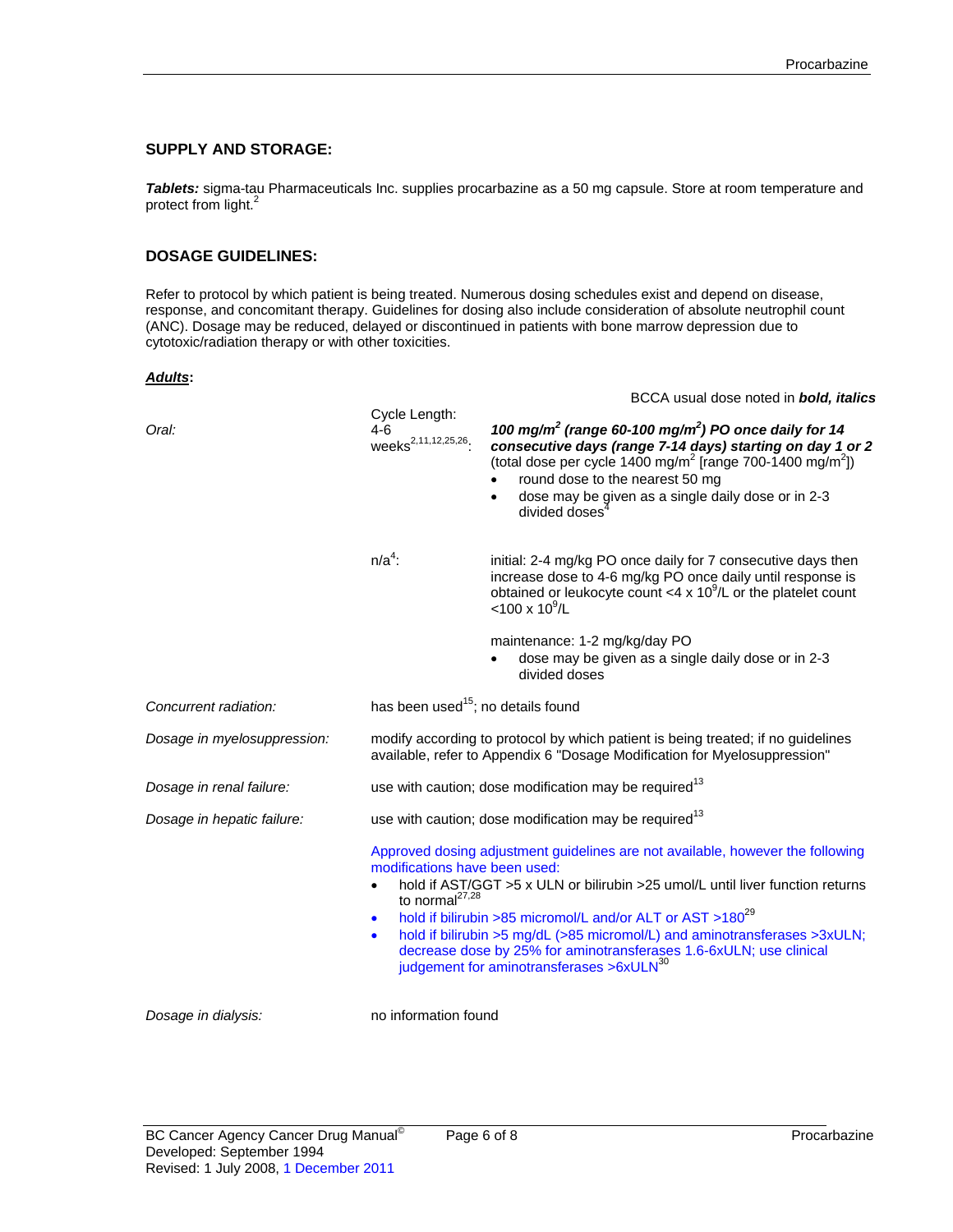*Children:*

| Oral: | Cycle Length:              | undue toxicity e.g., tremors, coma, and seizures have occurred <sup>2,3</sup> ; dosage<br>should be individualized with careful monitoring <sup>2,5</sup> |
|-------|----------------------------|-----------------------------------------------------------------------------------------------------------------------------------------------------------|
|       | 4 weeks <sup>5</sup> :     | 50-100 mg/m <sup>2</sup> PO once daily for 10-14 consecutive days<br>starting on day 1<br>(total dose per cycle 500-1400 mg/m <sup>2</sup> )              |
|       | $2-4$ weeks <sup>5</sup> : | 75 mg/m <sup>2</sup> PO for one dose on day 1<br>(total dose per cycle 75 mg/m <sup>2</sup> )                                                             |

### **REFERENCES:**

1. Solimando DA, Jr. Mechlorethamine and procarbazine. Hosp.Pharm. 1998;33(11):1300-13041319.

2. sigma-tau Pharmaceutical Inc. MATULANE® Product Monograph. Scarborough, Ontario; February 2007.

3. McEvoy GK, editor. AHFS 2007 Drug Information. Bethesda, Maryland: American Society of Health-System Pharmacists, Inc. p. 1173-1175.

4. Rose BD editor. Procarbazine. UpToDate 15.3 ed. Waltham, Massachusetts: UpToDate®; 2008.

5. Rose BD editor. Procarbazine: Pediatric drug information. UpToDate 15.3 ed. Waltham, Massachusetts: UpToDate®; 2008. 6. Pizzo P, Poplack D. Principles and Practice of Pediatric Oncology. 5th ed. Philadelphia, Pennsylvania: Lippincott Williams & Wilkins; 2006. p. 317.

7. Armand J-, Ribrag V, Harrousseau J-, et al. Reappraisal of the use of procarbazine in the treatment of lymphomas and brain tumors. Therapeutics and Clinical Risk Management 2007;3(2):213-224.

8. Preiss R, Baumann F, Regenthal R, et al. Plasma kinetics of procarbazine and azo-procarbazine in humans. Anticancer Drugs 2006;17(1):75-80.

9. DRUGDEX® Evaluations (database on the Internet). Procarbazine. Thomson MICROMEDEX®, 2008. Available at: [www.micromedex.com](http://www.micromedex.com/). Accessed 3 March 2008.

10. MARTINDALE - The Complete Drug Reference (database on the Internet). Procarbazine hydrochloride. Thomson MICROMEDEX®, 2008. Available at: [http://www.micromedex.com/.](http://www.micromedex.com/) Accessed 18 March 2008.

11. BC Cancer Agency Neuro-Oncology Tumour Group. (CNMODPCV) BCCA Protocol Summary for Modified PCV Chemotherapy of Brain Tumours Using Procarbazine, Lomustine (CCNU) and Vincristine. Vancouver, British Columbia: BC Cancer Agency; 1 December 2007.

12. BC Cancer Agency Neuro-Oncology Tumour Group. (CNPROC) BCCA Protocol Summary for Standard Procarbazine for Second-line Treatment of Recurrent Brain Tumours. Vancouver, British Columbia: BC Cancer Agency; 1 August 2006. 13. sigma-tau Pharmaceutical Inc. MATULANE® Product Monograph. Scarborough, Ontario; 15 April 2008.

14. Drug Interaction Facts (database on the Internet). Procarbazine. Facts and Comparisons 4.0, 2008. Available at: [http://online.factsandcomparisons.com](http://online.factsandcomparisons.com/)</u>. Accessed 7 March 2008.

15. Brian Thiessen MD. Personal communication. BC Cancer Agency Neuro-Oncology Tumour Group; 7 May 2008.

16. BC Cancer Agency. (SCNAUSEA) Guidelines for Prevention and Treatment of Chemotherapy-induced Nausea and Vomiting in Adults. Vancouver, British Columbia: BC Cancer Agency; 1 March 2008.

17. Joseph Connors MD. Personal communication. BC Cancer Agency Lymphoma Tumour Group; 20 May 2008.

18. National Comprehensive Cancer Network. NCCN Clinical Practice Guidelines in Oncology: Antiemesis V.3.2008. National Comprehensive Cancer Network, Inc., 2008. Available at: [http://www.nccn.org](http://www.nccn.org/). Accessed 21 May, 2008.

19. Pamela Fanaras, Scientific Affairs Associate Sigma-Tau Pharmaceuticals Inc. Personal communication. 14 April 2008. 20. Lehmann DF, Hurteau TE, Newman N, et al. Anticonvulsant usage is associated with an increased risk of procarbazine hypersensitivity reactions in patients with brain tumors. Clin.Pharmacol.Ther. 1997;62(2):225-229.

21. Kuhlmann J. Inhibition of digoxin absorption but not of digitoxin during cytostatic drug therapy. Arzneimittel-Forschung/Drug Research 1982;32(6):698-704.

22. Hansen JM, Christensen LK. Drug interactions with oral sulphonylurea hypoglycaemic drugs. Drugs 1977;13(1):24-34.

23. Mahfouz M, Abdel-Maguid R, el-Dakhakhny M. Potentiation of the hypoglycaemic action of tolbutamide by different drugs. Arzneimittelforschung 1970;20(1):120-122.

24. Drug Interaction Facts (database on the Internet). Levodopa. Facts and Comparisons 4.0, 2008. Available at: [http://online.factsandcomparisons.com](http://online.factsandcomparisons.com/). Accessed 2 July 2008.

25. BC Cancer Agency Lymphoma Tumour Group. (LYCVPPABO) BCCA Protocol Summary for Treatment of Hodgkin's Disease with Cyclophosphamide, Vinblastine, Procarbazine and Prednisone. Vancouver, British Columbia: BC Cancer Agency; 1 December 2007.

26. BC Cancer Agency Lymphoma Tumour Group. (LYPALL) BCCA Protocol Summary for Lymphoma Palliative Chemotherapy. Vancouver, British Columbia: BC Cancer Agency; 1 August 2007.